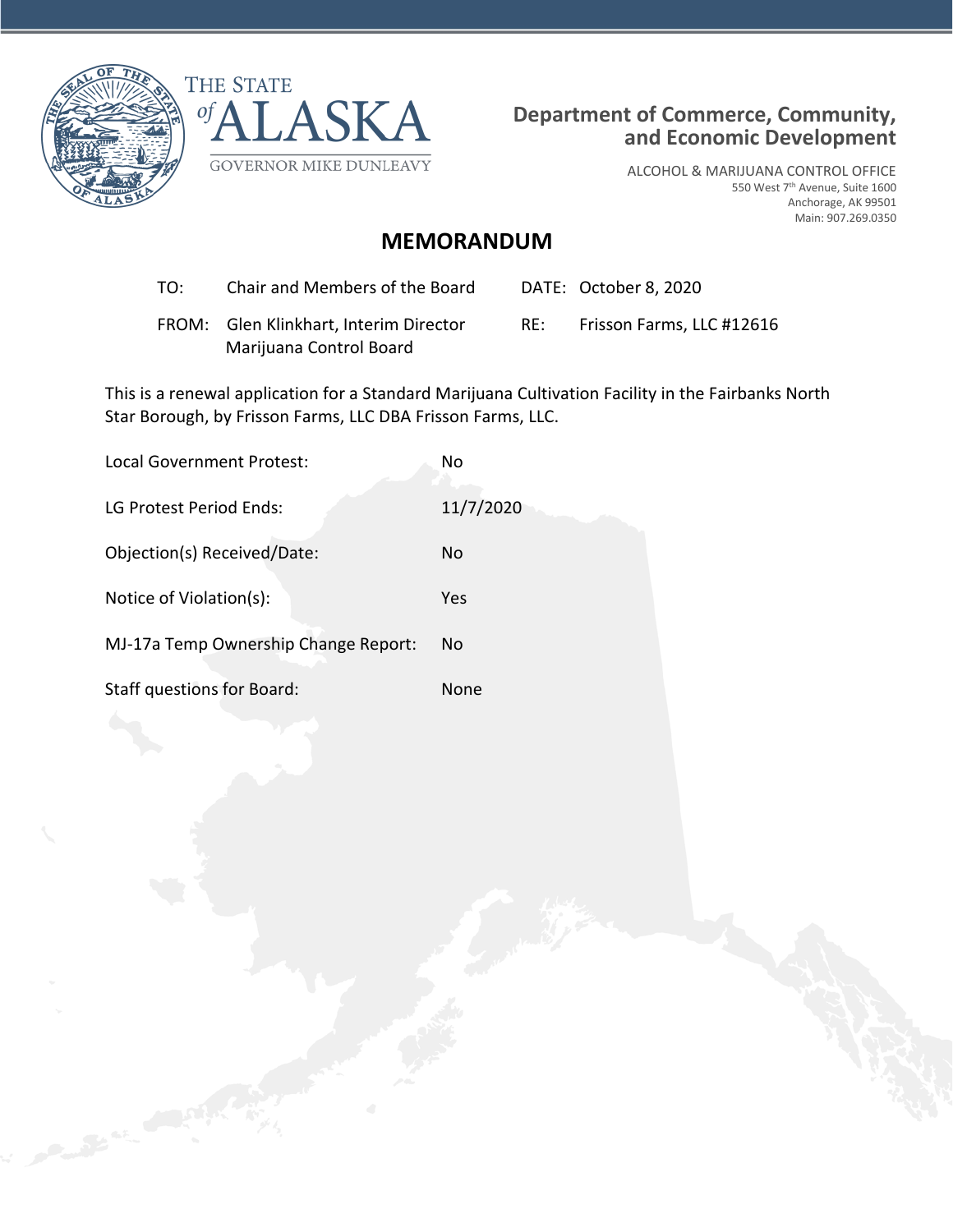**Department of Commerce, Community, & Economic Development**

# **Alcohol & Marijuana Control Office**

**License #12616 Initiating License Application 4/27/2020 8:37:04 AM**

| License Number: 12616                      |                                                                                      |
|--------------------------------------------|--------------------------------------------------------------------------------------|
|                                            | License Status: Active-Operating                                                     |
|                                            | License Type: Standard Marijuana Cultivation Facility                                |
|                                            | <b>Doing Business As: FRISSON FARMS, LLC.</b>                                        |
| <b>Business License Number: 1051682</b>    |                                                                                      |
| <b>Designated Licensee: Daniel Stewart</b> |                                                                                      |
|                                            | Email Address: dankaressa639@gmail.com                                               |
|                                            | <b>Local Government:</b> Fairbanks North Star Borough                                |
| <b>Community Council:</b>                  |                                                                                      |
|                                            | <b>Latitude, Longitude: 65.086587, -147.724164</b>                                   |
|                                            | <b>Physical Address: 5060 Haystack Drive</b><br>Fairbanks, AK 99712<br>UNITED STATES |
| #1                                         | <b>Entity Official #1</b>                                                            |

## **Licensee #1 Type:** Entity

**Alaska Entity Name:** FRISSON FARMS, LLC. **Phone Number:** 907-590-9980

**Mailing Address:** 5060 Haystack Drive

**Email Address:** dankaressa639@gmail.com

Fairbanks, AK 99712 UNITED STATES

**Alaska Entity Number:** 10055193

**Type:** Individual

**Name:** Daniel Stewart

**Phone Number:** 907-590-9980

**Email Address:** dankaressa639@gmail.com

**Mailing Address:** 5060 Haystack Drive Fairbanks, AK 99712 UNITED STATES

*Note: No affiliates entered for this license.*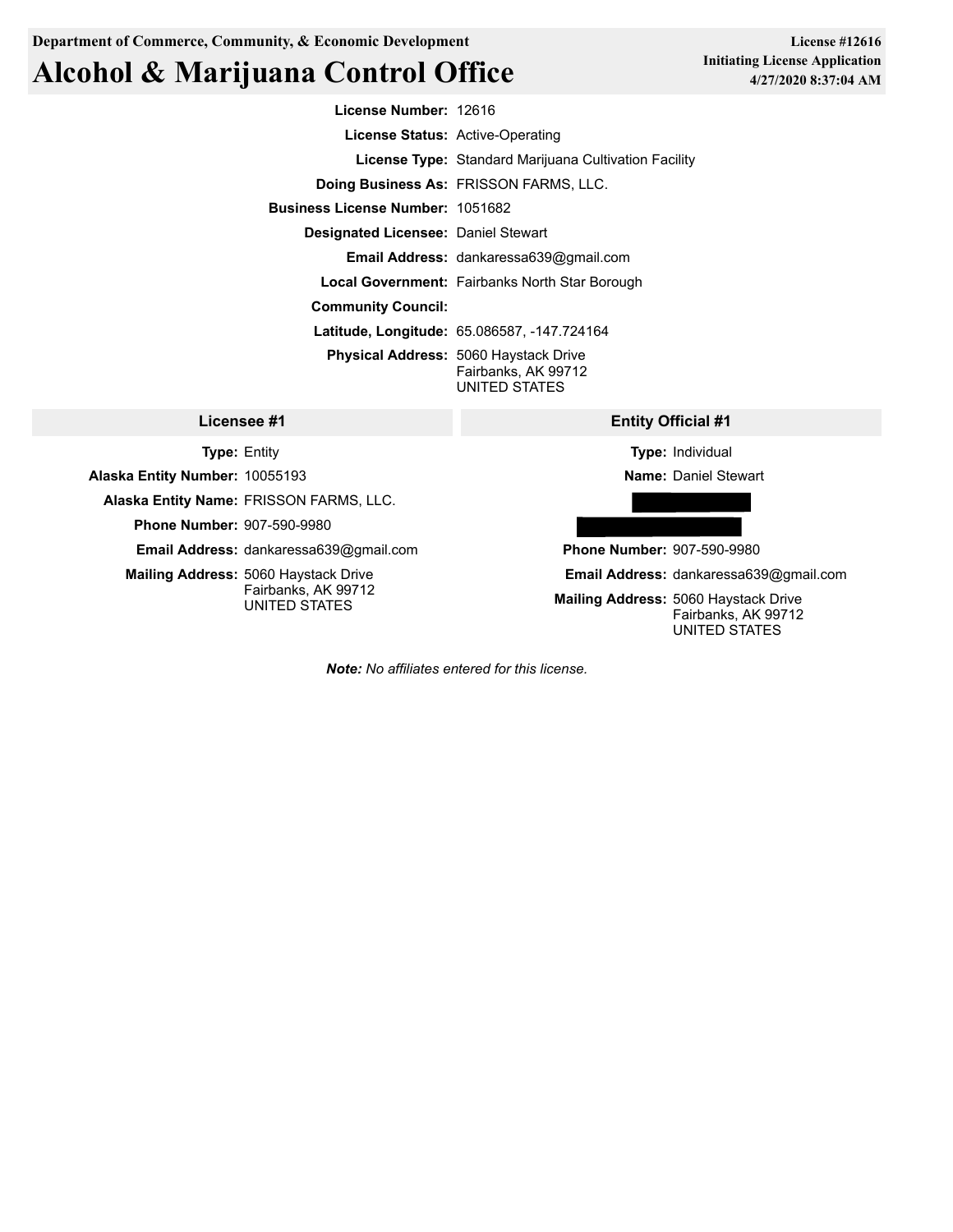# **Notice of Violation**

**(3AAC 306.805)** 

**This form, all information provided and responses are public documents per Alaska Public Records Act AS 40.25** 

Date:

License #/Type: 12616

**Standard Cultivation** 

Designated Licensee: Daniel Stewart<br>DBA: FRISSON FARMS LLC

AMCO Case#:

**DBA: FRISSON FARMS LLC** 

Premises Address: 5060 Haystack Drive Fairbanks, AK 99712

Mailing Address: 5060 Haystack Drive Fairbanks, AK 99712

This is a notice to you as licensee that an alleged violation has occurred. If the Marijuana Control Board decides to act against your license, under the provisions of AS 44.62.330 - AS 44.62.630 (Administrative Procedures Act) you will receive an Accusation and Notice of your right to an Administrative Hearing.

**Note: This is not an accusation or a criminal complaint.**

As of 3/19/2020, Frisson Farms LLC, 12616, Standard Cultivation, you were delinquent on your marijuana excise tax liability.

You have 30 days to resolve this matter with the Department of Revenue. If the delinquency is not resolved, an accusation may be brought to the Marijuana Control Board.

Your attention is directed to: AS 17.38.010(b)(2) legitimate, taxpaying business people, and not criminal actors, will conduct sales of marijuana; 3 AAC 306.480. Marijuana tax to be paid; 3 AAC 306.810. Suspension or revocation of license; AS 43.61.030(b). Marijuana cultivation facility fails to pay tax; AS 43.05.230(e) DOR can publish list of taxpayer(s) who failed to pay their taxes.; 15 AAC 61.020. License revocation and suspension. **Email**<br>
Solid Control Control Control Control Control Control Control Control Control Control Control Control Control Control Control Control Control Control Control Control Control Control Control Control Control Control

**3 AAC 306.805 provides that upon receipt of a Notice of Violation, a licensee may request to appear before the board and be heard regarding the Notice of Violation. The request must be made within ten days after receipt of the Notice. A licensee may respond, either orally or in writing, to the Notice.** 

**IT IS RECOMMENDED THAT YOU RESPOND IN WRITING TO DOCUMENT YOUR RESPONSE FOR THE MARIJUANA CONTROL BOARD.** 

**\*Please send your response to the address below and include your Marijuana Establishment License Number in your response.** 

**Alcohol & Marijuana Control Office [ATTN: Enforcement](mailto:amco.enforcement@alaska.gov)  550 W. 7th Ave, Suite 1600 Anchorage, Alaska 99501 amco.enforcement@alaska.gov**

Issuing Investigator: J. Hoelscher **Election Control Control Control Control Control Control Control Control Control Control Control Control Control Control Control Control Control Control Control Control Control Control C** 

SIGNATURE:  $\mathscr{S}$ 

Delivered VIA: Email **Delivered VIA: Email**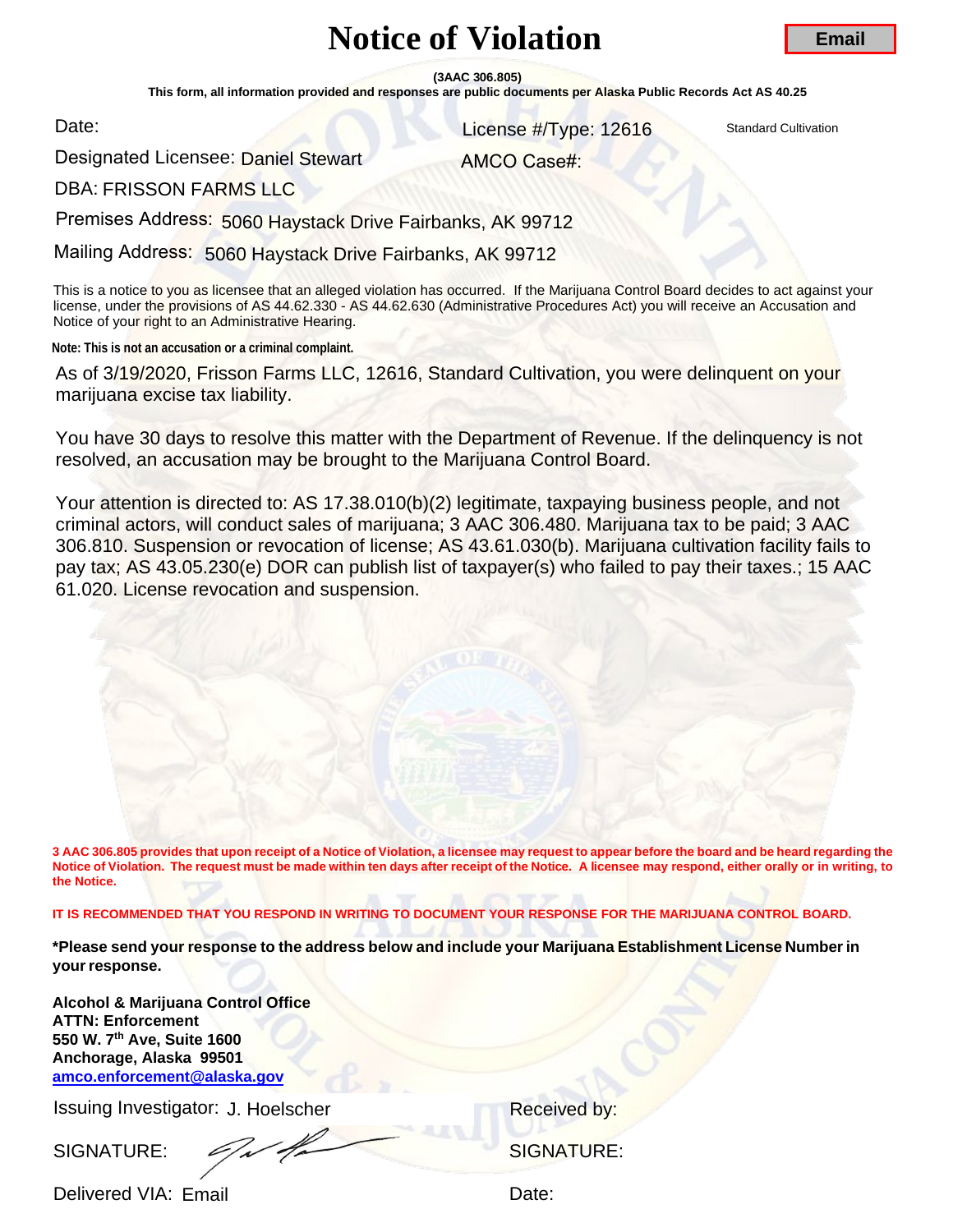# **Notice of Violation**

**(3AAC 306.805)** 

**This form, all information provided and responses are public documents per Alaska Public Records Act AS 40.25** 

Date: 3/20/20

**License #/Type: 12616** Standard Cultivation

Designated Licensee: Daniel Stewart<br>DBA: FRISSON FARMS LLC

AMCO Case#:

**DBA: FRISSON FARMS LLC** 

Premises Address: 5060 Haystack Drive Fairbanks, AK 99712

Mailing Address: 5060 Haystack Drive Fairbanks, AK 99712

This is a notice to you as licensee that an alleged violation has occurred. If the Marijuana Control Board decides to act against your license, under the provisions of AS 44.62.330 - AS 44.62.630 (Administrative Procedures Act) you will receive an Accusation and Notice of your right to an Administrative Hearing.

**Note: This is not an accusation or a criminal complaint.**

As of 3/19/2020, Frisson Farms LLC, 12616, Standard Cultivation, you were delinquent on your marijuana excise tax liability.

You have 30 days to resolve this matter with the Department of Revenue. If the delinquency is not resolved, an accusation may be brought to the Marijuana Control Board.

Your attention is directed to: AS 17.38.010(b)(2) legitimate, taxpaying business people, and not criminal actors, will conduct sales of marijuana; 3 AAC 306.480. Marijuana tax to be paid; 3 AAC 306.810. Suspension or revocation of license; AS 43.61.030(b). Marijuana cultivation facility fails to pay tax; AS 43.05.230(e) DOR can publish list of taxpayer(s) who failed to pay their taxes.; 15 AAC 61.020. License revocation and suspension. **Email**<br>
Solid Control Control Control Control Control Control Control Control Control Control Control Control Control Control Control Control Control Control Control Control Control Control Control Control Control Control

**3 AAC 306.805 provides that upon receipt of a Notice of Violation, a licensee may request to appear before the board and be heard regarding the Notice of Violation. The request must be made within ten days after receipt of the Notice. A licensee may respond, either orally or in writing, to the Notice.** 

**IT IS RECOMMENDED THAT YOU RESPOND IN WRITING TO DOCUMENT YOUR RESPONSE FOR THE MARIJUANA CONTROL BOARD.** 

**\*Please send your response to the address below and include your Marijuana Establishment License Number in your response.** 

**Alcohol & Marijuana Control Office [ATTN: Enforcement](mailto:amco.enforcement@alaska.gov)  550 W. 7th Ave, Suite 1600 Anchorage, Alaska 99501 amco.enforcement@alaska.gov**

Issuing Investigator: J. Hoelscher **Election Control Control Control Control Control Control Control Control Control Control Control Control Control Control Control Control Control Control Control Control Control Control C** 

SIGNATURE: Signature: SIGNATURE:

Delivered VIA: Email **Delivered VIA: Email**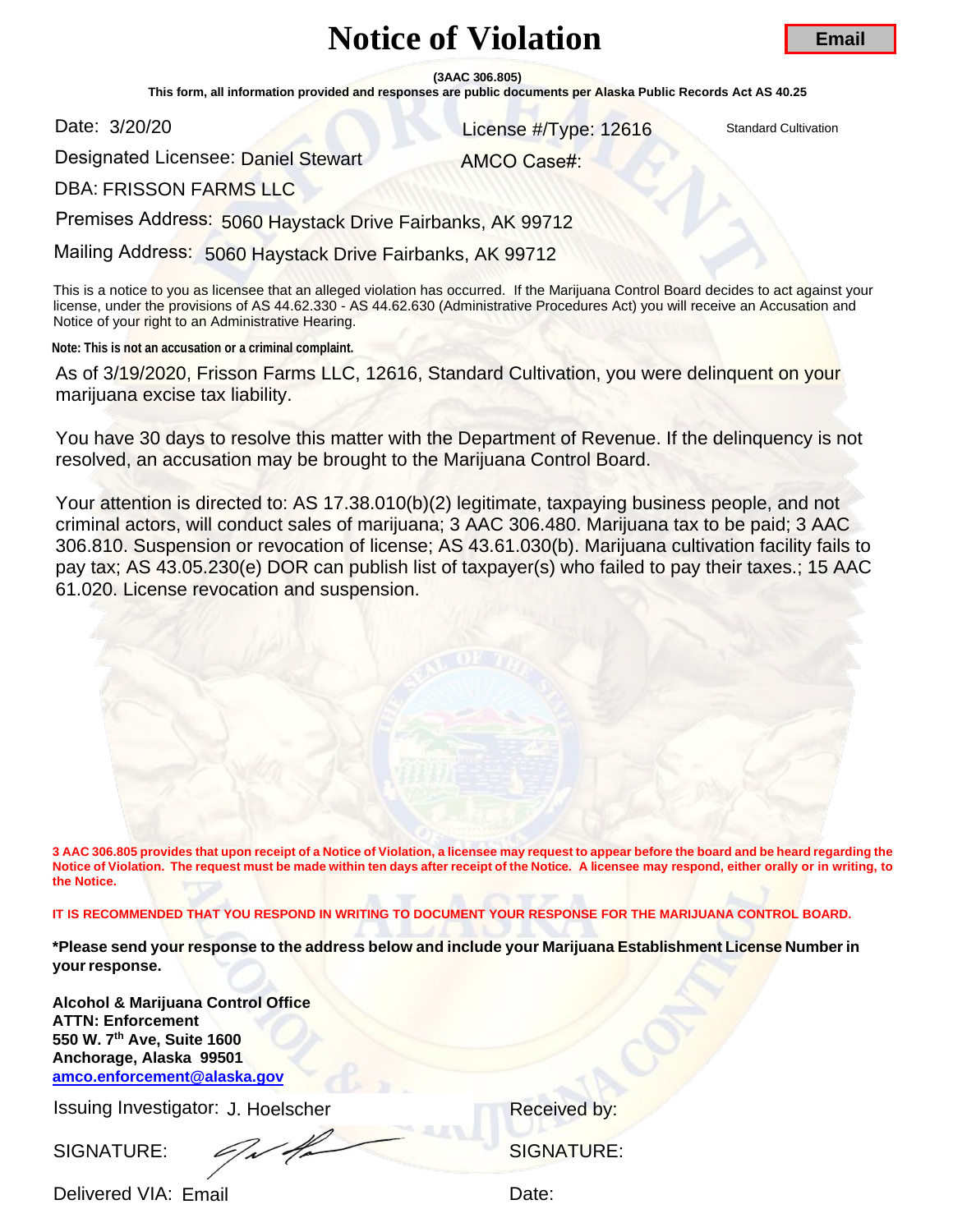

**Read each line below, and then sign your initials in the box to the right of each statement:** 

## **Section 4 - Certifications**

## I certify that no person other than a licensee listed on my marijuana establishment license renewal application has a direct or indirect financial interest, as defined in 3 AAC 306.015(e)(1), in the business for which the marijuana establishment license has been issued. I certify that I meet the residency requirement under AS 43.23 or I have submitted a residency exception affidavit (MJ-20a) along with this application. I certify that this establishment complies with any applicable health, fire, safety, or tax statute, ordinance, regulation, or other law in the state.

I certify that the license is operated in accordance with the operating plan currently approved by the Marijuana Control Board.

I certify that I am operating in compliance with the Alaska Department of Labor and Workforce Development's laws and requirements pertaining to employees.

I certify that I have not violated any restrictions pertaining to this particular license type, and that this license has not been operated in violation of a condition or restriction imposed by the Marijuana Control Board.

I certify that I understand that providing a false statement on this form, the online application, or any other form provided by or to AMCO is grounds for rejection or denial of this application or revocation of any license issued.

As an applicant for a marijuana establishment license renewal, I declare under penalty of unsworn falsification that I have read and am familiar with AS 17.38 and 3 AAC 306, and that this application, including all accompanying schedules and statements, is true, correct, and complete. I agree to provide all information required by the Marijuana Control Board in support of this application and understand that failure to do so by any deadline given to me by AMCO staff may result in additional fees or expiration of this license.

"Offical Seal" Notary Public in and for the State of Alaska Notary Public Mabon Ser State of Alaska <u>Laniel W Stewart</u> *-,! (zoz·* My commission expires: fJ./127 <sup>f</sup> Printed name of licensee Subscribed and sworn to before me this  $\overline{2}$  day of  $\overline{\mathcal{M}\alpha\gamma}$  ...  $\overline{\mathcal{M}\alpha}$  ...  $20$   $20$ 



Initials



| --<br>۰                               |
|---------------------------------------|
| $\overline{\mathcal{L}(\mathcal{C})}$ |

**License #**  $26$  |  $\sqrt{2}$  **Page 2 of 2**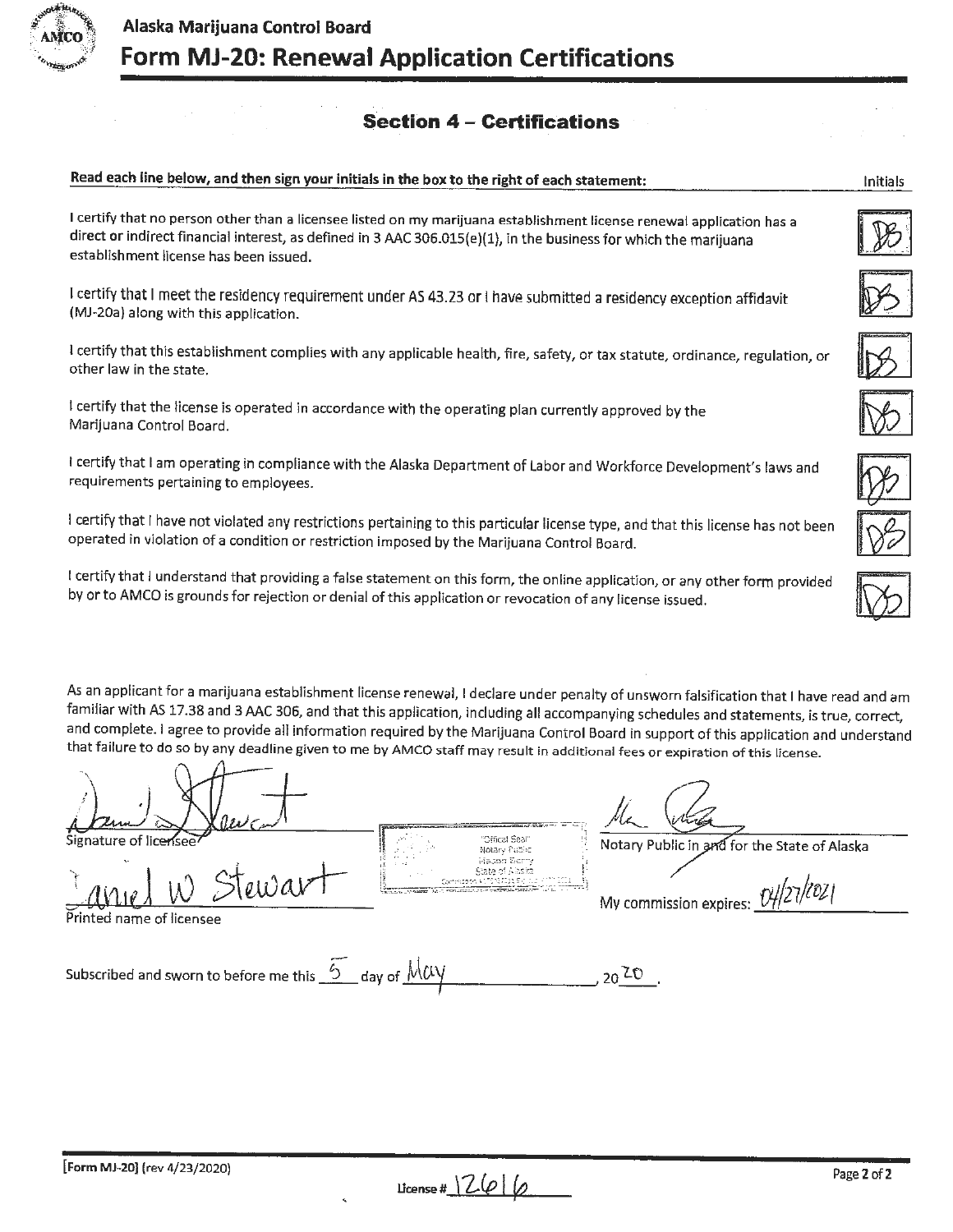**CL·r to 1t <sup>2020</sup>**

Amro Licensing. .<br>.<br>. This letter is to inform you of the 2 Nov's received for deJ 1~ent *Toxe0 .*  We arranged a payment agreement<br>con cuig 14, 2019 letter # L 2 7708992 Then On dune 5-2020 another I letter en Europart was made Letter nt cogreement was mode. Concrete<br>39395554<br>This is my written statement # L153939554 for Nov's 2019 Deliguent Taxes.<br>Thank you; Free Family Faxes.  $Karile$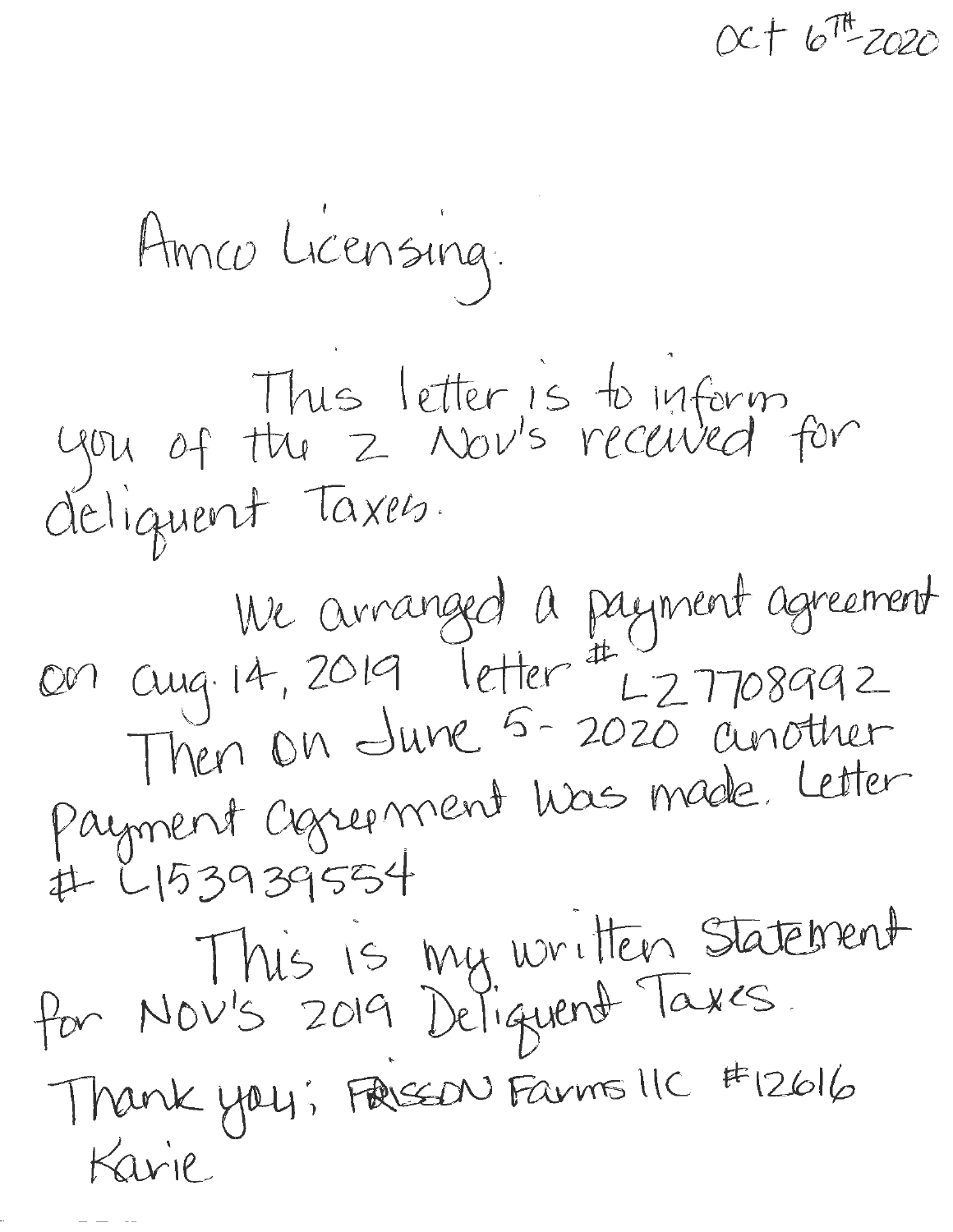

## Alaska Marijuana Control Board **Phone: 907.269.0350 Form MJ-20: Renewal Application Certifications**

#### **What is this form?**

This renewal application certifications form is required for all marijuana establishment license renewal applications. Each person signing an application for a marijuana establishment license must declare that he/she has read and is familiar with AS 17.38 and 3 AAC 306. A person other than a licensee may not have direct or indirect financial interest (as defined in 3 AAC 306.0lS(e)(l)) in the business for which a marijuana establishment license is issued, per 3 AAC 306.015(a).

### **This form must be completed and submitted to AMCO's main office by each licensee (as defined in 3 AAC 306.020(b){2)) before any license renewal application will be considered complete.**

## **Section 1 - Establishment Information**

Enter information for the licensed establishment, as identified on the license application.

| Licensee:                 | FRISSON Farms LLC             |        | <b>License Number:</b> |      | 2616 |
|---------------------------|-------------------------------|--------|------------------------|------|------|
| License Type:             | Standard Cuttavation Facility |        |                        |      |      |
| <b>Doing Business As:</b> | FRISSON FAMMS LLC             |        |                        |      |      |
| <b>Premises Address:</b>  | 5060 Haystack                 |        |                        |      |      |
| City:                     | Fairbanks                     | State: |                        | ZIP: |      |

### **Section 2 - Individual Information**

Enter information for the individual licensee who is completing this form.

| Name:  | ucu<br>N<br>70 <sup>2</sup> |  |
|--------|-----------------------------|--|
| Title: | $\tilde{}$                  |  |

## **Section 3 - Violations & Charges**

| Read each line below, and then sign your initials in the box to the right of any applicable statements:                                                                                     |             |
|---------------------------------------------------------------------------------------------------------------------------------------------------------------------------------------------|-------------|
| I certify that I have not been convicted of any criminal charge in the previous two calendar years.                                                                                         |             |
| I certify that I have not committed any civil violation of AS 04, AS 17.38, or 3 AAC 306 in the previous two calendar years.                                                                |             |
| I certify that a notice of violation has not been issued to this license between July 1, 2019 and June 30, 2020.                                                                            |             |
| Sign your initials to the following statement only if you are unable to certify one or more of the above statements:                                                                        | Initials    |
| I have attached a written explanation for why I cannot certify one or more of the above statements, which includes<br>the type of violation or offense, as required under 3 AAC 306.035(b). |             |
| Form MJ-20] (rev 4/23/2020)                                                                                                                                                                 | Page 1 of 2 |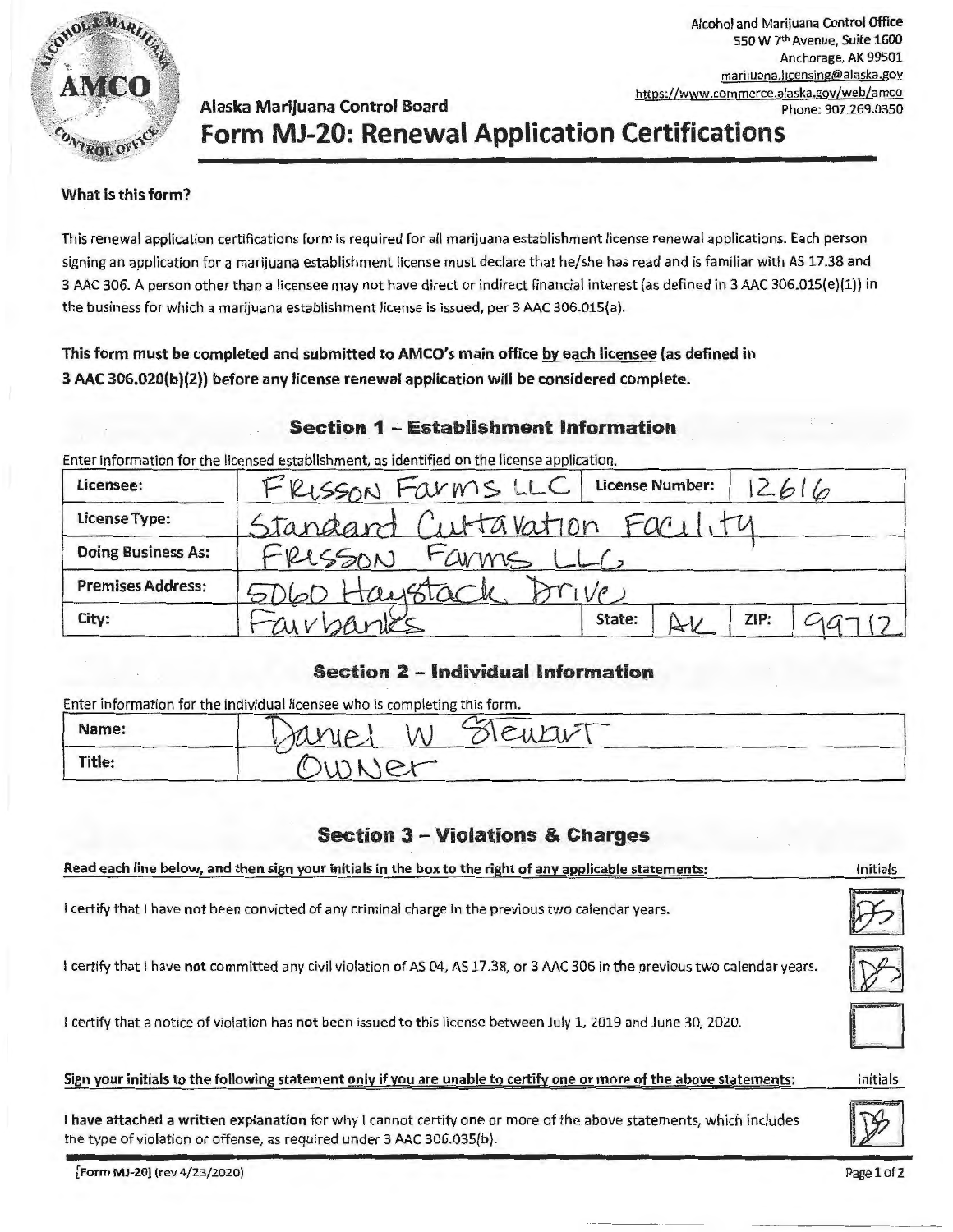# **Department of Revenue**

TAX DIVISION

State Office Building PO Box 110420 Juneau, Alaska 99811-0420 Main: 907.465.2320 Fax: 907.465.2375

www.tax.alaska.gov

August 14, 2019 Letter ID: L2077908992





DANIEL W. STEWART 5060 HAYSTACK DR FAIRBANKS AK 99712-1047

**Informal Payment Agreement** 

**EIN/SSN:**<br> **Tax Type(s):** Marijuana Tax

Dear DANIEL W. STEWART

As you requested, an informal payment agreement has been established for repayment of taxes, interest and penalties due for tax period(s) 4/30/2019, 6/30/2019, and 7/31/2019. A minimum payment of \$250.00 must be received in our office no later than August 30, 2019. Compounded interest is currently accruing at 8.25% quarterly.



**Payment of this installment must be received by the Department of Revenue on or before August 30, 2019. Please send your payment with a copy of this letter or pay online by going to online-tax.aiaska.gov. Please be advised that if timely payment is not received by the department, this agreement will be terminated and collection proceedings as stated below will commence.** 

Failure to make payments per this agreement will result in the department taking enforcement actions such as the filing of state tax liens, the levy of accounts and receivables, as well as the seizure of both real and personal property in amount sufficient to satisfy your liabilities to the Department of Revenue. If you are authorized to conduct business under a license issued by the State of Alaska, that license will be suspended per AS 43.10.045. until the account has been paid in full or other arrangements are agreed to by the state.

If you have any questions or concerns, please contact the Accounting and Collections Group at 907.465.2385 or dor.tax.collections@alaska.gov.